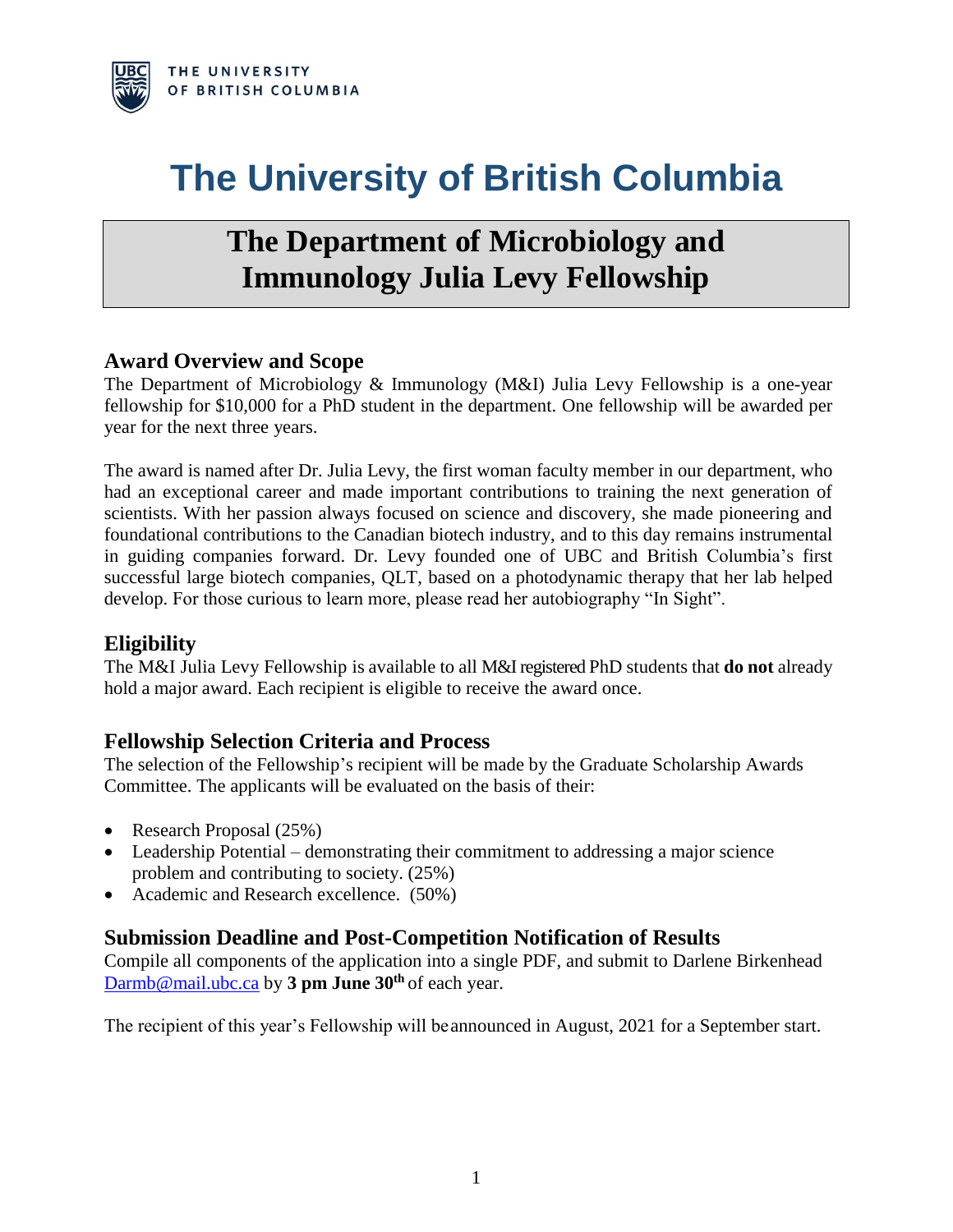

### **Application Components**

#### **Section I: Research Proposal**

Maximum one page (1" margins, 12-pt Times font, single spaced) to be prepared solely by the applicant, and one additional page for the list of citations.

Describe your proposed research project for the period during which you would hold the fellowship. As part of this, please provide the following information:

- The Goal of your PhD work.
- Background information to position your proposed research within the context of the current knowledge in the field (citing literature pertinent to the proposal),
- The central research question(s) and supporting hypothesis
- The near and long-term objectives
- The experimental approach to be taken, as well as key methods and procedures to be used
- The anticipated contribution of the project to the advancement of society.

In preparing your research proposal, please employ the citation style common to your field of research. Do not use more than one citation style. Footnotes or endnotes should be employed for citation purposes only, and should not elaborate on the information contained in the 1-page research proposal. The list of citations for your research proposal must not exceed one page.

#### **Section II: Leadership (Potential and Demonstrated Ability)**

Maximum one page (1" margins, 12-pt Times font, single spaced) to be prepared solely by the applicant.

Describe how you have gone above and beyond the expected norms in order to contribute positively to society, overcome obstacles, mentor others, spearhead change, or otherwise demonstrate Leadership. Your description should touch on 1) personal achievements, impactful involvement in academic life, volunteerism and community outreach, and setting and achievement of major goals that have served to benefit others. Any and all indications of leadership and personal achievements should be articulated.

#### **Section III: Academic and Research Excellence**

All applicants should prepare a maximum 5-page curriculum vitae (1" margins, 12-pt Times font, single spaced) that records **all academic achievements, research achievements (including publications and presentations)** to date, and evidence of contributions to society.